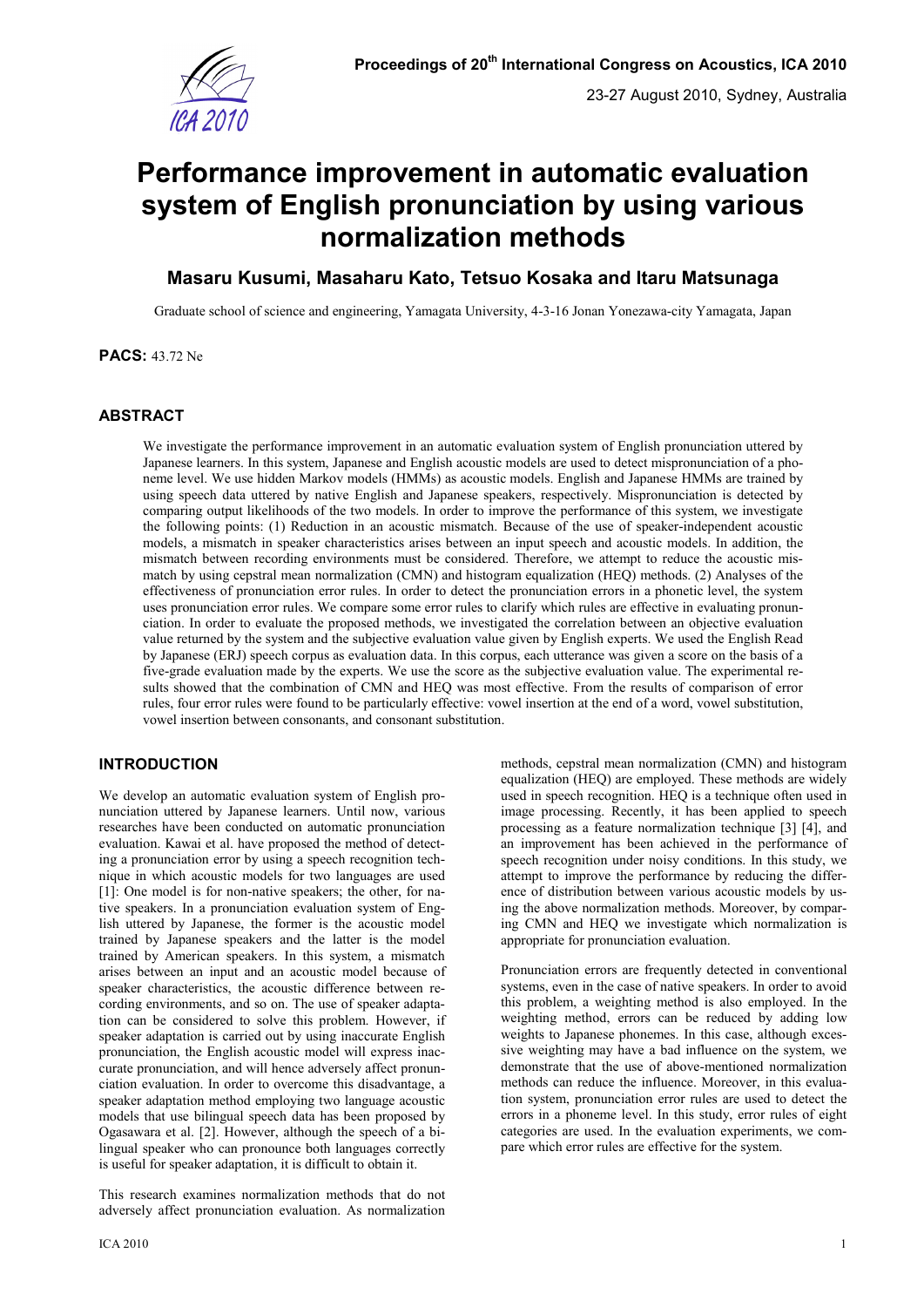

## **AUTOMATIC PRONUNCIATION EVALUATION METHOD**

#### **Overview**

This section describes the method and system of automatic English pronunciation evaluation. An overview of the system is given as follows. First, the system displays an English sentence to be pronounced, and a learner speaks the sentence. Next, the system shows an evaluation score and points out pronunciation errors in a phoneme level. In order to build the system, a phonetic alignment of the utterances made by the learners is required. The alignment is performed by using an HMM-based Viterbi algorithm in which both English and Japanese models are used. In order to detect errors in a phoneme level, pronunciation error rules are used in the forced alignment procedure.

A block diagram of the system is shown in Fig. 1, briefly describing the procedures of the system. First, the system displays an English sentence to be pronounced. When the learner utters a sentence, the system performs acoustic analysis in the acoustic analysis module where the utterance is analysed to obtain feature vectors. Next, the displayed sentence is automatically translated into a phoneme sequence. This sequence contains phonemes for both correct and incorrect pronunciations. The incorrect phoneme sequence is generated from mispronunciation rules. The rules represent mispronunciations that non-native learners can make. Next, the phoneme sequence is converted to an HMM sequence. The HMM sequence is used for a process called "forced alignment." This process is used to find the best assignment of feature vectors, which are derived from the speech analysis module, with HMM states by using the Viterbi algorithm. In the alignment procedure, the single best state path is determined by selecting either the Japanese or English HMMs. By following the above procedures, the English utterance made by a Japanese learner can be automatically evaluated at a phoneme level. In this study, we focus on the following topics. We make an effort to reduce the acoustic mismatch between the Japanese and English models by using various normalization methods and to reduce error detection rates by using the weighting method. In addition, we study the effectiveness of pronunciation error rules in detail. For the evaluation system, we provide eight categories of error rules. We compare these categories in order to clarity which of them are effective for automatic evaluation.

23-27 August 2010, Sydney, Australia Proceedings of 20th International Congress on Acoustics, ICA 2010



Figure 2. Error in vowel insertion at the end of the word "sing"





## **Error rules**

In the proposed system, pronunciation error rules are used to detect mispronunciation by Japanese learners.

These rules are categorized into eight groups. In the case of insertion errors, a italic type shows an insertion of a Japanese phoneme in the following descriptions. In the case of substitution errors, the italic type shows a replacement of a Japanese phoneme with an English one. In the case of omission errors, () indicates an English consonant that may be omitted.

- Vowel insertion (at the end of a word) The rule in which a Japanese vowel is inserted after an English consonant at the end of a word.
- Example: sing (s ih ng *u*) • Vowel substitution The rule in which an English vowel is replaced with a Japanese vowel.

Example: the (dh  $ah \rightarrow dh a$ )

- Vowel insertion (between consonants) The rule in which a Japanese vowel is inserted between English consonants. Example: study (s *u* t ah d iy)
- Consonant substitution The rule in which an English consonant is replaced with a Japanese consonant.

Example: child (ch ay  $l$  d  $\rightarrow$  ch ay  $r$  d)

- Consonant omission (from the end of a word) The rule in which the English consonant /r/ after a vowel drops out at the end of a word. Example: far (f aa (*r*))
- Vowel substitution (diphthong) The rules in which the English diphthong /ay/, /aw/, or /oy/ is replaced with a Japanese vowel. Example: final (f  $ay$  n ah l  $\rightarrow$  f  $a$  i n ah l)
- Consonant insertion (loanword) The rule in which a Japanese phoneme is inserted in loanwords borrowed by the 19th century. Example: extra (eh k *i|u* s t r ah)
- Consonant omission (from the beginning of a word) The rule in which /w/ or /y/ is omitted from the beginning of a word. Example: would ((*w*) uh d)

The examples of the error rules for vowel insertion at the end of a word and diphthong substitution are illustrated in Fig. 2 and Fig. 3, respectively. In these figures,  $\circ$  indicates a phoneme model. A phoneme symbol added with " J" at the end represents a Japanese phoneme. In this system, when a Japanese phoneme is detected, it is judged as a pronunciation error.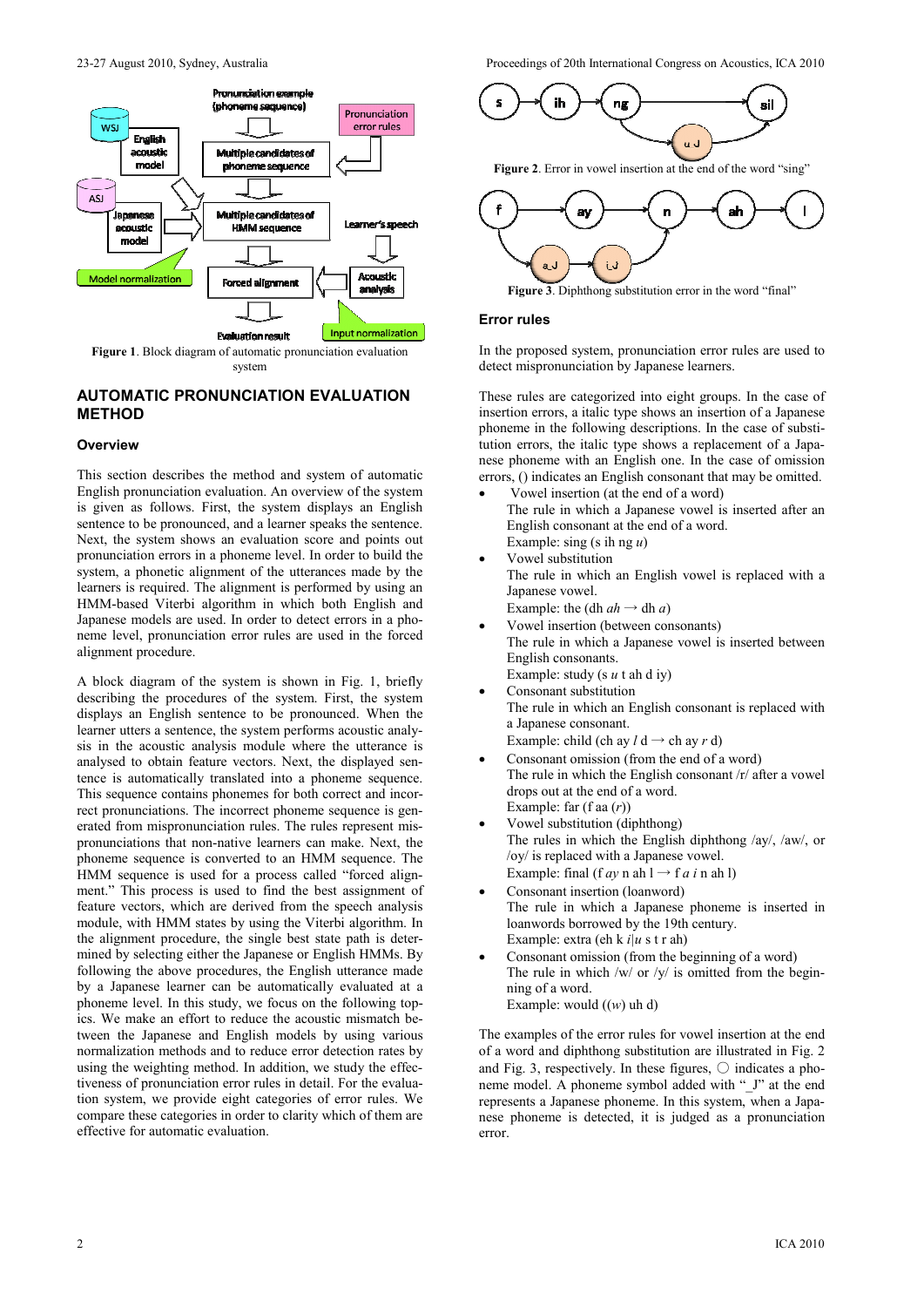## **NORMALIZATION METHODS WITH LIKELIHOOD WEIGHTING**

The above-mentioned evaluation system faces a problem that many pronunciation errors are detected even if an evaluation speaker is a native speaker. Regarding this problem, the system can reduce the errors by adding a low weight to the output likelihood of a Japanese phoneme. However, the likelihood difference between the Japanese and English models may decrease due to the weighting, and the performance of pronunciation evaluation may deteriorate. In order to solve this problem, we propose a combination of a normalization method and the weighting method.

#### **Normalization methods**

In order to reduce the mismatch between acoustic models, the difference in speaker characteristics or recording environments needs to be adapted without adapting the difference of acoustic characteristics between different languages. However, it is difficult to extract only the difference in speaker characteristics or recording environments. Therefore, it is assumed that cestrum distributions of each speaker's speech are similar over different languages. In fact, it was observed that the difference in recording environments or speaker characteristics was larger than the difference in languages. Therefore, we investigated the relation between the Japanese and English acoustic models by measuring the Bhattacharyya distances (B distances) between them. The B distances before normalization are listed in the upper part of Table 1. In the table, WSJ indicates the English acoustic model trained by using the Wall Street Journal (WSJ) database. ASJ indicates the Japanese acoustic model trained by the Japanese corpus called the Acoustical Society of Japan Japanese Newspaper Article Sentences (ASJ-JNAS). J-E denotes the English acoustic model based on speeches uttered by Japanese students. This model was trained by the English Read by Japanese Students (ERJ) corpus [8]. E-E expresses the English acoustic model based on speeches uttered by Americans. This model was trained by ERJ. From the results without normalization, the E-E model is closer to the Japanese model (ASJ) than the American English model (WSJ) is. The same can be said for the J-E model. Accordingly, it turns out that the distances between the models are strongly affected by the difference between the databases, rather than that between the languages. In order to visualize the distances between the models, the models are plotted by the COSMOS method [6]. In this method, the distribution of the acoustic models is plotted in a two-dimensional diagram by means of multidimensional liner measurement. The B distance between two models was used to calculate the similarity of the probability distributions of the models. The results without normalization are shown in Fig. 4. Each point of a scatter plot represents a speaker. From the results of Fig. 4, it is observed that the distributions of WSJ and ASJ are greatly separated, but the distributions of J-E and E-E are close to the distribution of ASJ despite the fact that they are English models.

In the HEQ method, a transform function is calculated directly from the histograms of both training and test data, and the method can compensate for nonlinear effects. The transform function *HEQ()* is given by,

$$
o_t^{\dagger} = HEQ(o_t) = C_T^{-1}(C_E(o_t)), \qquad (1)
$$

where  $C_E$  and  $C_T$  denote the CDFs estimated form the test data and training data, respectively. The distributions of acoustic models obtained by applying CMN and HEQ are shown in Fig. 5. The distances between the acoustic models after normalization are shown in the lower part of Table 1.

| Table 1. Bhattacharyya distances between acoustic models |     |       |       |       |  |  |  |
|----------------------------------------------------------|-----|-------|-------|-------|--|--|--|
| Before                                                   | WSJ | ASJ   | J-E   | E-E   |  |  |  |
| normalization                                            |     |       |       |       |  |  |  |
| WSJ                                                      | 0.0 | 24.21 | 12.11 | 25.80 |  |  |  |
| <b>ASJ</b>                                               |     | 0.0   | 2.86  | 3.21  |  |  |  |
| J-E                                                      |     |       | 0.0   | 5.60  |  |  |  |
| $E-E$                                                    |     |       |       | 0.0   |  |  |  |
| After                                                    | WSJ | ASJ   | J-E   | $E-E$ |  |  |  |
| normalization                                            |     |       |       |       |  |  |  |
| WSJ                                                      | 0.0 | 1.70  | 1.66  | 1.33  |  |  |  |
|                                                          |     |       |       |       |  |  |  |
| ASJ                                                      |     | 0.0   | 0.29  | 0.19  |  |  |  |
| J-E                                                      |     |       | 0.0   | 0.34  |  |  |  |



**Figure 4**. Distribution of acoustic models trained by various databases without normalization



**Figure 5**. Distribution of acoustic models trained by various databases normalized with HEQ and CMN

The figure indicates that both the distributions of ASJ and ERJ overlap with WSJ. Since the difference in recording environments could be reduced by CMN and HEQ, each data set was considered to have a distribution similar to WSJ. From the above results, we found that the mismatch between acoustic models could be substantially reduced by the normalization methods. However, the influence of the normalization methods on the difference between the languages is unclear. In order to clarify the influence, we study the effect of CMN and HEQ on automatic pronunciation evaluation.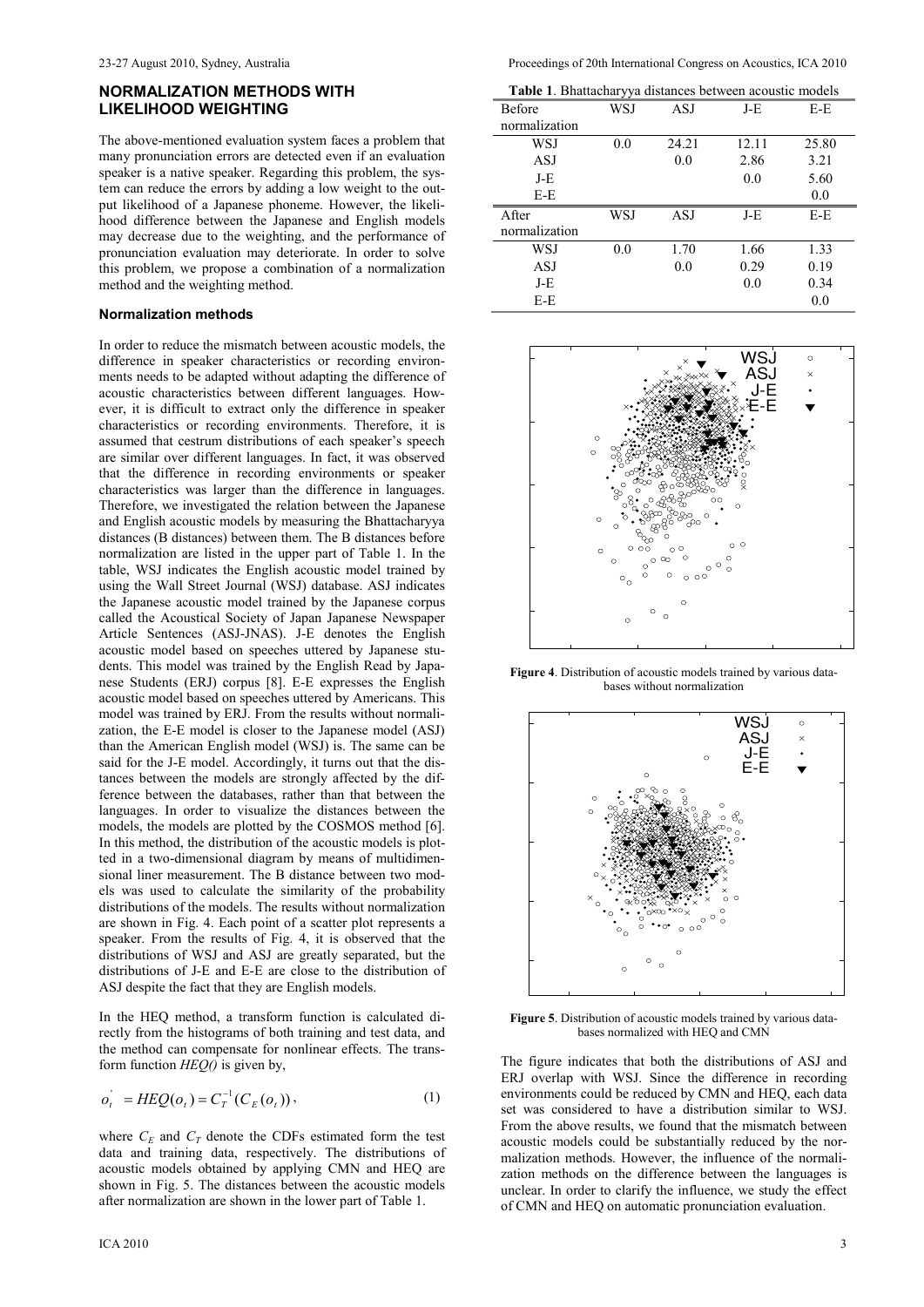#### **Weighting method**

In our previous study, we faced a problem that many pronunciation errors were detected even in the case of a native speaker. Therefore, in this study, a weighting method is used to reduce such errors. Weighting of the output likelihood is performed as follows.  $b_i(o_t)$  denotes the output probability in state  $S_i$ . Weighting is carried out by calculating  $\lambda b_i(o_i)$ , where *λ* represents a weight for a Japanese phoneme and is set to be less than 1.0. However, the evaluation performance may degrade because the likelihood difference between the English and Japanese models decreases on assigning a weight. We investigate whether the degradation can be suppressed by combining the weighting method with the normalization methods.

## **EXPERIMENTAL CONDITIONS**

#### **Training and evaluation data**

In the speech analysis module, a speech signal is digitized at a sampling frequency of 16 kHz with a quantization size of 16 bits. The length of the analysis frame is 32 ms, and the frame period is set to be 8 ms. A 13-dimensional feature (12 dimensional MFCC and log power) is derived from the digitized samples for each frame. Further, the delta and the deltadelta features are calculated from the MFCC feature and the log power. Then, the total number of dimensions is 39. For training of English models, 69,094 sentences uttered by 238 American speakers (119 males and 119 females) in the WSJ corpus are used. For training of Japanese models, 31,511 sentences uttered by 204 Japanese speakers (102 males and 102 females) in the ASJ-JNAS corpus are used. For evaluation data, we used 1,900 English sentences uttered by 190 Japanese speakers (95 males and 95 females), 3,215 English sentences uttered by 8 English teachers (4 males and 4s female), and 4,827 English sentences uttered by 12 general Americans (4 males and 8 females). Two types of acoustic models, English and Japanese, are used in the system. Each monophone HMM consists of three states and 16 mixture components per state. The phonemes are listed in Table 2. The English phonemes were determined by referring a CMU phoneme dictionary [7].

#### **Evaluation of system performance**

On the basis of five-grade evaluation made by an English teacher, a score is given to each learner's utterance. The score is considered as a subjective evaluation value. The performance evaluation of the system is conducted by comparing the subjective evaluation with pronunciation error rates detected by the system. In general, performance evaluation should be conducted by using subjective evaluation of phoneme errors. However, it is difficult to conduct subjective evaluation at a phoneme level. Hence, subjective evaluation is conducted at a sentence level. Since evaluation values are assigned by four English teachers to each sentence, the average of those values is calculated and used as a sentence evaluation value. In order to investigate the accuracy of the subjective evaluation values, the correlation of values between teachers is calculated. Ten sentences uttered by each of the 190 Japanese speakers are evaluated and assigned subjective evaluation values. Table 3 lists the correlations between each particular combination of English teachers. R1–R4 are the IDs of the four English teachers. The results show that a high average correlation of 0.797 was obtained. This implies that the subjective values assigned by the English teachers are reliable.

23-27 August 2010, Sydney, Australia Proceedings of 20th International Congress on Acoustics, ICA 2010

| <b>Table 2. Phoneme lists</b> |                                       |
|-------------------------------|---------------------------------------|
| 34 Japanese                   | a i u e o aa ii uu ee oo ei ou w      |
| phonemes                      | y xy r h f z j s sh ch ts p t k b d g |
|                               | m n N cl                              |
| 39 English                    | aa ae ah ao ih iy uh uw ey eh er aw   |
| phonemes                      | ay ow oy ch 1 m n ng b d dh f g hh    |
|                               | p r s sh jh k t th v w y z zh         |

| <b>Table 3.</b> Correlation of subjective evaluation values between |  |
|---------------------------------------------------------------------|--|
| English teachers                                                    |  |

| Eligiisii teachers |             |  |  |  |  |  |
|--------------------|-------------|--|--|--|--|--|
| Teacher            | Correlation |  |  |  |  |  |
| combination        |             |  |  |  |  |  |
| R1/R2              | 0.783       |  |  |  |  |  |
| R1/R3              | 0.845       |  |  |  |  |  |
| R1/R4              | 0.766       |  |  |  |  |  |
| R2/R3              | 0.796       |  |  |  |  |  |
| R2/R4              | 0.841       |  |  |  |  |  |
| R3/R4              | 0.750       |  |  |  |  |  |
| Average            | 0.797       |  |  |  |  |  |

## **RESULTS AND DISCUSSIONS**

In order to evaluate the accuracy of the proposed automatic pronunciation evaluation system, the error detection rates given by the system and the subjective evaluation values assigned by the English teachers were compared. For the comparison, average values of the error rates and those of the evaluation values are calculated for each set of 50 sentences. The system performance can be evaluated from the correlation between the subjective evaluation values and the error detection rates. In the experiments, CMN and HEQ were used as normalization methods. CMN was applied to every sentence in the training data and evaluation data. For applying HEQ, histograms were derived from each of the databases (ERJ, ASJ-JNAS, and WSJ). The evaluation data in ERJ and the training data in ASJ-JNAS were normalized to bring them closer to the training data in WSJ.

Table 4 shows the correlation between the error rates determined by the system and the subjective evaluation values assigned by the English teachers in various normalization methods. Since the number of phonemes corresponding to "consonant insertion (loanword)" is insufficient (only 28 phonemes in 1900 sentences), correlation coefficients are not computed. From the results, both CMN and HEQ were found to be effective. In particular, the combination of CMN and HEQ (CMN + HEQ) achieved the best performance. On the other hand, the weighting method causes a lower performance with or without normalization. However, performance degradation can be suppressed by using the normalization methods. As for "vowel insertion (at the end of a word)," "vowel insertion (between consonants)," and "consonant substitution," the system performance is high and the correlation coefficients are  $-0.861$ ,  $-0.721$ , and  $-0.822$ , respectively. These coefficients are close to the correlation value of the subjective evaluation (0.797) performed by the teachers shown in Table 3. Thus, we can conclude that these error rules are notably effective in evaluating pronunciation. Conventional systems have a problem that their error detection rate is high even for a native speaker. The weighting method is used in order to solve this problem. The results of the weighting method, obtained by using CMN + HEQ, are listed in Table 5. The numbers shown in the column "Japanese speaker" or "American speaker" are the error rates for Japanese phonemes, and it is found that the rates are high even if the speaker is an American. Relative difference shows the percentage of the difference in the error rates between Japanese and American speakers. It can be said that the system performance is high if the difference is large. From the results, it turns out that error rates decline in the case of both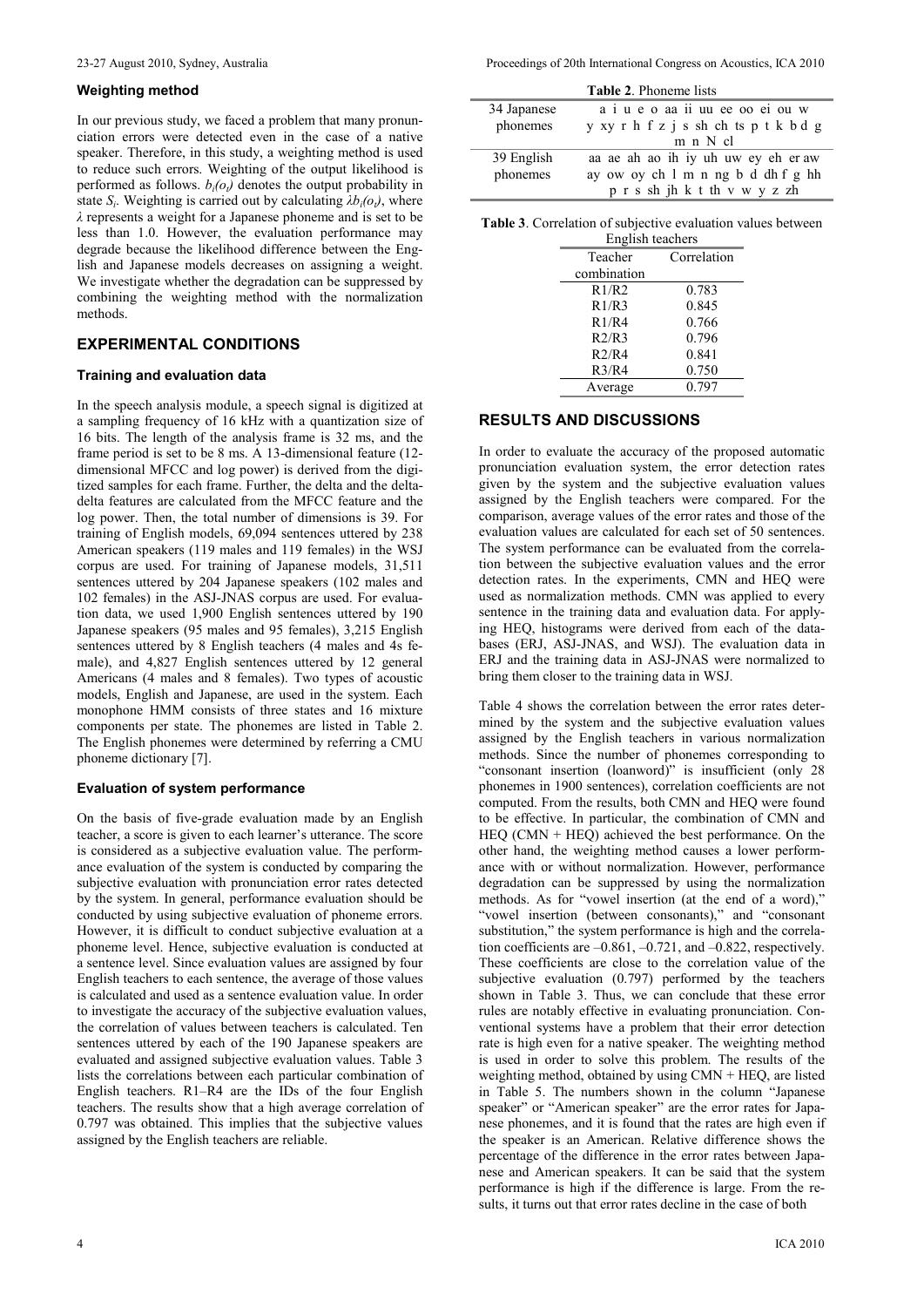**Table 4**. Correlation between error rates returned by the system and the subjective evaluation values assigned by English teachers in various normalization methods

| <u>m various normanzanon momous</u>             |                   |          |            |          |            |          |          |          |
|-------------------------------------------------|-------------------|----------|------------|----------|------------|----------|----------|----------|
| Normalization                                   | w/o normalization |          | <b>CMN</b> |          | <b>HEO</b> |          | CMN+HEO  |          |
| Weighting                                       | no                | ves      | no         | ves      | no         | yes      | no       | yes      |
| Vowel insertion (at the end of a word)          | $-0.791$          | $-0.553$ | $-0.779$   | $-0.557$ | $-0.812$   | $-0.819$ | $-0.802$ | $-0.861$ |
| Vowel substitution                              | $-0.058$          | 0.134    | $-0.448$   | $-0.281$ | $-0.239$   | $-0.059$ | $-0.375$ | $-0.335$ |
| Vowel insertion (between consonants)            | $-0.667$          | $-0.363$ | $-0.646$   | $-0.468$ | $-0.713$   | $-0.651$ | $-0.804$ | $-0.721$ |
| Consonant substitution                          | $-0.787$          | $-0.713$ | $-0.846$   | $-0.702$ | $-0.830$   | $-0.791$ | $-0.857$ | $-0.822$ |
| Consonant omission (at the end of a word)       | $-0.462$          | $-0.299$ | $-0.579$   | $-0.305$ | $-0.539$   | $-0.253$ | $-0.595$ | $-0.348$ |
| Vowel substitution (diphthong)                  | 0.322             | 0.552    | 0.241      | 0.274    | 0.150      | 0.198    | 0.174    | 0.209    |
| Consonant omission (at the beginning of a word) | $-0.206$          | $-0.114$ | 0.047      | $-0.029$ | $-0.150$   | $-0.148$ | $-0.291$ | $-0.167$ |

**Table 5**. Error detection rates obtained by using CMN + HEQ and relative difference rates between Japanese and English speakers  $(0/2)$ 

| 17 V J                                          |                                  |         |            |                   |          |            |  |  |
|-------------------------------------------------|----------------------------------|---------|------------|-------------------|----------|------------|--|--|
|                                                 | With weighting                   |         |            | Without weighting |          |            |  |  |
|                                                 | Relative<br>American<br>Japanese |         |            | Japanese          | American | Relative   |  |  |
|                                                 | speaker                          | speaker | difference | speaker           | speaker  | difference |  |  |
| Vowel insertion (at the end of a word)          | 37.37                            | 12.22   | 67.31      | 15.30             | 3.16     | 79.37      |  |  |
| Vowel substitution                              | 53.50                            | 22.86   | 57.27      | 15.06             | 3.44     | 77.16      |  |  |
| Vowel insertion (between consonants)            | 38.56                            | 12.86   | 66.66      | 14.20             | 2.94     | 79.32      |  |  |
| Consonant substitution                          | 64.63                            | 15.41   | 76.15      | 35.30             | 3.55     | 89.93      |  |  |
| Consonant omission (at the end of a word)       | 63.56                            | 43.57   | 31.45      | 26.53             | 18.17    | 31.53      |  |  |
| Vowel substitution (diphthong)                  | 47.49                            | 34.62   | 27.10      | 8.99              | 5.50     | 38.84      |  |  |
| Consonant insertion (loanword)                  | 60.71                            | 26.74   | 55.96      | 28.57             | 9.63     | 66.31      |  |  |
| Consonant omission (at the beginning of a word) | 24.23                            | 19.08   | 21.25      | 7.97              | 5.77     | 27.63      |  |  |



**Figure 6**. Relation between subjective evaluation value and error detection rate for vowel insertion (at the end of a word)



**Figure 7**. Relation between subjective evaluation value and error detection rate for vowel substitution

Japanese and American speakers on using the weighting method. Furthermore, it is found that the relative differences become large. As described above, it can be concluded that the weighting method is effective. In "vowel insertion (at the end of a word)," "vowel substitution," "vowel insertion (between consonants)," and "consonant substitution," the relative difference is large and the error detection rates of American speakers are low (less than 5%). Thus, we can say that these rules are notably effective. On the other hand, the error detection rates of "consonant omission (from the end of a

word)" for English speakers are high. Therefore, this rule is considered to be unsuitable for pronunciation evaluation. From the results given in Table 4, it is observed that the weighting method causes performance degradation. However, by considering the effect of a decline in the error detection rate, it can be concluded that the combination of CMN + HEQ and the weighting method is the most effective approach.

The relations between the subjective evaluation values and the error detection rates are shown in Fig. 6 and Fig. 7. Fig. 6 shows the results of "vowel insertion (at the end of a word)", and Fig. 7 shows those of "vowel substitution." In these figures, the results of "without normalization"  $(\times)$ , HEQ  $(\square)$ , and CMN + HEQ  $(\blacklozenge)$  are shown. Furthermore, the weighting values for Japanese phonemes are indicated. If there is a high negative correlation between the two axes, the system performance is high. For reference, the error rates of 8 English teachers (Et) and 12 general Americans (Eg) are also indicated. From the results of Fig. 6, a significant improvement can be achieved by using CMN + HEQ. In addition, the error rates of the English teachers and the general Americans can be reduced by the normalization methods. On the other hand, regarding "vowel substitution," the system performance is very low without normalization or with HEQ. Although the correlation increases on using  $CMN + HEQ$ , the absolute value of the correlation is still low (–0.335). However, the difference of error rate between Japanese students and native English speakers is not small. Thus, although this rule cannot be used for automatic pronunciation evaluation of beginners or learners at the intermediate level, there is a possibility that it can be used for upper-grade learners.

#### **CONCLUSIONS**

In this study, we proposed a new pronunciation evaluation system using normalization methods. In order to reduce the mismatch of speaker characteristics or the acoustic difference between recording environments, CMN and HEQ were used. In addition, a weighting method was applied to the output likelihood of Japanese phoneme in order to avoid the problem that pronunciation errors were detected even for a native speaker. From the comparison of normalization methods,